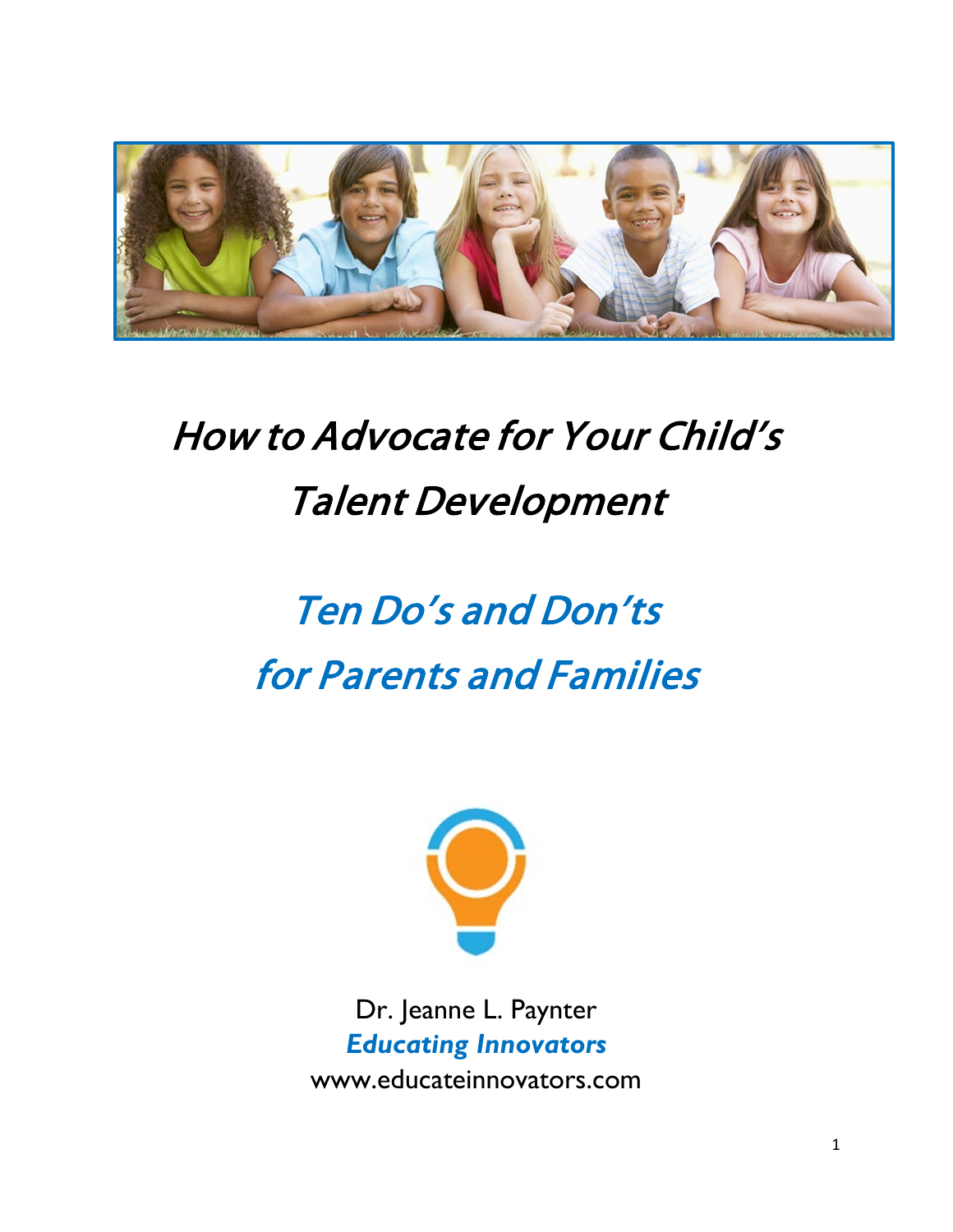### *Is My Child Gifted?*

At *Educating Innovators*, we believe that each child has unique *talent aptitudes* that can be developed. The **Talent-Targeted Teaching and Learning** approach motivates and engages learners to discover and develop their potential to become "tomorrow's innovators."

The term "**gifted and talented**" is used to indicate a very advanced developmental level which requires *different educational options*.

Use these checklists to look for *clusters of traits* that may indicate a child's advanced talent aptitudes which need to be developed.

#### **Characteristics of Advanced Intellectual Capacity (Intellectually Gifted)**

#### **This child** *consistently* **when** *compared to age-level peers***:**

- 1. Has an extensive and detailed memory, particularly in an area of interest.
- 2. Has vocabulary advanced for age—precocious language.
- 1. Asks thoughtful questions.
- 4. Learns information quickly.
- \_\_\_\_5. Uses logic in arriving at common sense answers.
- \_\_\_\_6. Understands abstract ideas and complex concepts.
- \_\_\_\_7. Observes relationships and sees connections.
- **\_\_\_\_\_8.** Finds and solves difficult and unusual problems.
- \_\_\_\_9. Exhibits a high degree of concentration in areas of interest.
- 10. Is reflective about learning.

#### **Characteristics of Advanced Creative Capacity (Creatively Gifted)**

#### **This child** *consistently* **when** *compared to age-level peers***:**

- **\_\_\_\_1.** Prefers complexity and open-endedness.
- 2. Has extreme fluency of thoughts and a large number of ideas.
- \_\_\_\_3. Is observant and pays attention to detail.
- 4. Proposes unique solutions to problems; improvises.
- 5. Challenges existing ideas and products.
- \_\_\_\_6. Makes unusual connections; intuitive
- 7. Is attracted to the novel, complex, and mysterious.
- \_\_\_\_8. Is a nonconformist, uninhibited, adventurous, able to resist group pressure.
- \_\_\_\_9. Accepts disorder, tolerates ambiguity; delays closure.
- 10. Is emotionally sensitive; sensitive to beauty.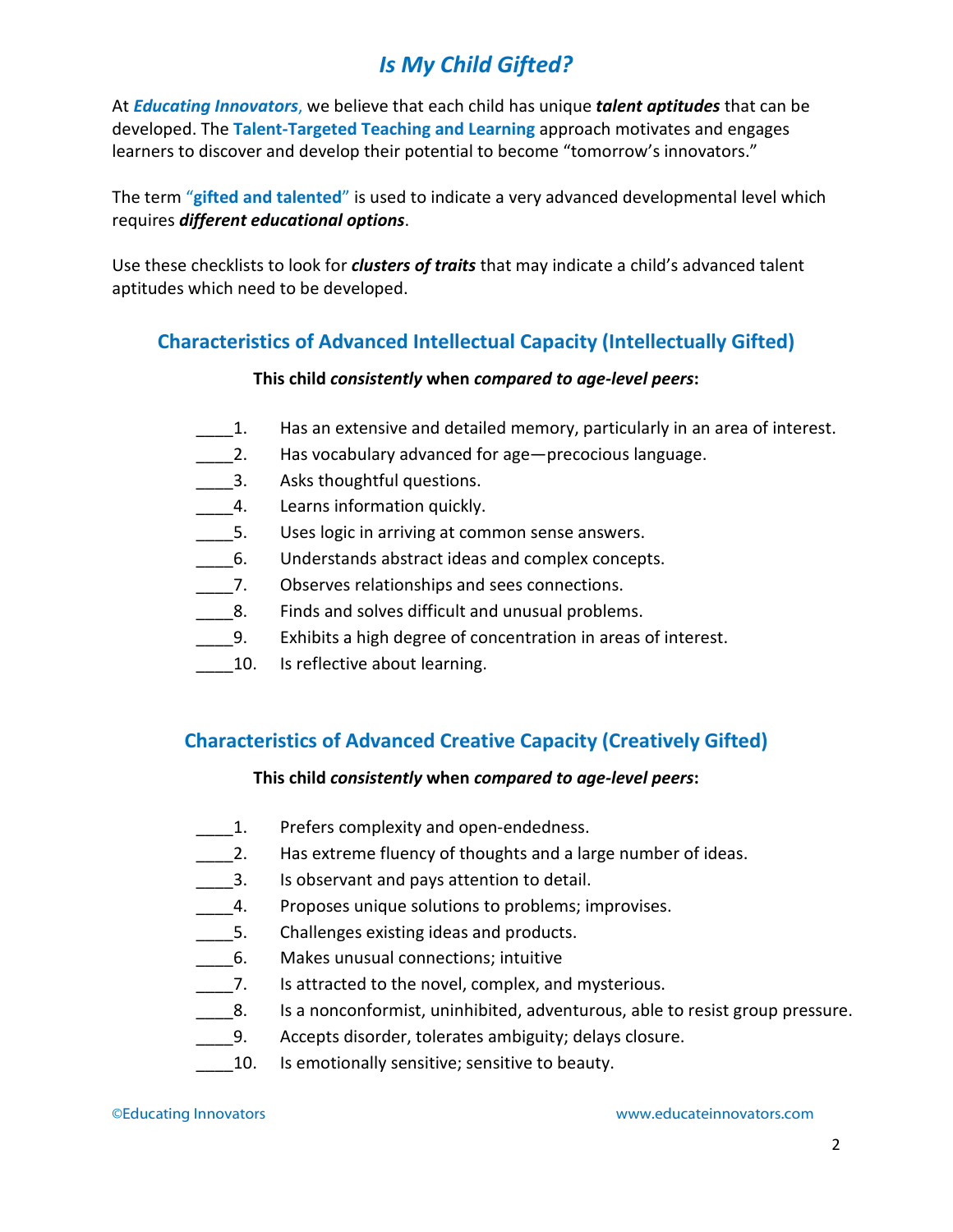### How to Advocate for Your Child's Talent Development Ten Do's and Don'ts for Working with Schools

1. **DO** approach your child's teacher and school with the attitude that you believe they want the best for your child, and they *are* trying.

> **Don't** assume that your child's teacher has had specialized training in gifted and talented education. Many schools do not require it.

2. **DO** attend all regular parent conferences, and schedule conferences even if your child's grades are good.

> **Don't** buy into the myth that conferences are for students who aren't being successful or that your child is "too old" for parent conferences.

3. **DO** share at parent conferences the positive aspects of the school program that currently engage and challenge your child. (Find something!)

> **Don't** frame the issue as "My child is bored," even if you think that is the case. This puts the educator on the defensive (*Your class is boring*).

4. **DO** share with your child's teacher the types of learning activities your child enjoys doing outside of school (often teachers don't know this).

> **Don't** assume that the teacher has been prepared to differentiate for a child's interests or learning style. You might hear, "Well, all students here have to take the same test, so…"

5. **DO** make suggestions about extracurricular activities that motivate, engage and challenge your child. Ask if any of these are part of the regular curriculum, or could be.

> **Don't** assume that the teacher has control over the classroom curriculum or assessments. Curriculum modification is often a school issue that needs to be addressed at the leadership level.